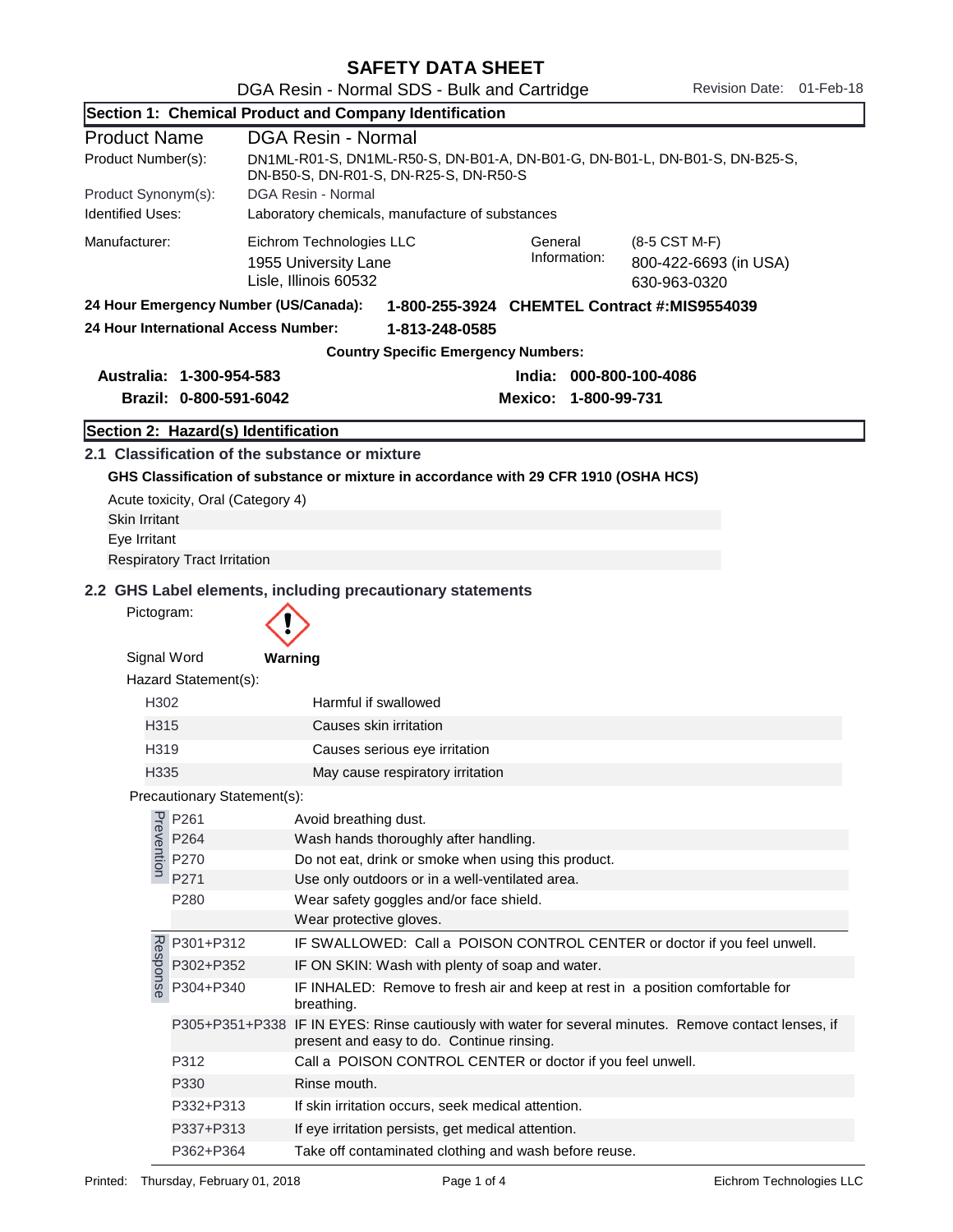## DGA Resin - Normal SDS - Bulk and Cartridge Revision Date: 01-Feb-18

|           | P403+P233                                |                                                                    | Store in a well-ventilated place. Keep container tightly closed. |                                                                                         |  |
|-----------|------------------------------------------|--------------------------------------------------------------------|------------------------------------------------------------------|-----------------------------------------------------------------------------------------|--|
|           | Storage<br>P405                          | Store locked up.                                                   |                                                                  |                                                                                         |  |
|           | P501<br>Disposal                         |                                                                    |                                                                  | Dispose of contents/container in accordance with federal, state, and local regulations. |  |
|           |                                          | 2.3 Hazards Not Otherwise Classified (HNOC) or not covered by GHS: |                                                                  |                                                                                         |  |
|           |                                          | Section 3: Composition / Information on Ingredients                |                                                                  |                                                                                         |  |
| Component |                                          |                                                                    | CAS Number                                                       | Percentage Range                                                                        |  |
|           | Nonionic Acrylic Ester Polymer           |                                                                    | <b>Trade Secret</b>                                              | 60%                                                                                     |  |
|           | N,N,N'N'- Tetraoctyl-3-oxapentanediamide |                                                                    | 342794-43-8                                                      | 40%                                                                                     |  |

| CAS_Number<br>Component<br>Percentage Range<br>Nonionic Acrylic Ester Polymer<br><b>Trade Secret</b><br>60%<br>342794-43-8<br>40%<br>N, N, N'N'- Tetraoctyl-3-oxapentanediamide<br>Section 4: First-aid Measures<br><b>General Advice</b><br>Symptoms of poisoning may occur after several hours; therefore medical<br>observation is recommended for at least 48 hours after exposure.<br>IF SWALLOWED: Call a POISON CONTROL CENTER or doctor if you feel unwell.<br>Ingestion<br><b>Skin Contact</b><br>Wash immediately with soap and copious amounts of water. Remove and wash<br>contaminated clothing promptly. If irritation develops, seek medical attention.<br>IF IN EYES: Rinse cautiously with water for several minutes. Remove contact<br>Eye Contact<br>lenses, if present and easy to do. Continue rinsing.<br>IF INHALED: Remove to fresh air and keep at rest in a position comfortable for<br>Inhalation<br>breathing.<br>No further relevant information available.<br>Most important symptoms and effects,<br>both acute and delayed<br>Indication of any immediate medical<br>Treat according to symptoms (decontamination, vital functions), no known specific<br>attention and special treatment needed antidote.<br>Section 5: Firefighting Measures<br><b>Extinguishing Media</b><br>Use fire extinguishing methods suitable to surrounding conditions<br>Foam, CO2, Dry Chemical<br><b>Protective Equipment</b><br>Wear positive pressure self-contained breathing apparatus and full personal<br>protective equipment.<br>Section 6: Accidental Release Measures<br>Personal precautions<br>Surface may be slippery.<br>Use proper personal protect equipment (specified in section 8)<br><b>Environmental Precautions</b><br>Avoid release to the environment.<br>Methods and materials for containment Sweep up material and transfer to a suitable container for disposal.<br>and clean-up<br>Reference to other sections<br>For disposal see section 13.<br>Section 7: Handling and Storage<br>Conditions for safe handling<br>Avoid repeated freeze-thaw cycles; beads may fracture. If frozen, thaw at room<br>temperature. |
|----------------------------------------------------------------------------------------------------------------------------------------------------------------------------------------------------------------------------------------------------------------------------------------------------------------------------------------------------------------------------------------------------------------------------------------------------------------------------------------------------------------------------------------------------------------------------------------------------------------------------------------------------------------------------------------------------------------------------------------------------------------------------------------------------------------------------------------------------------------------------------------------------------------------------------------------------------------------------------------------------------------------------------------------------------------------------------------------------------------------------------------------------------------------------------------------------------------------------------------------------------------------------------------------------------------------------------------------------------------------------------------------------------------------------------------------------------------------------------------------------------------------------------------------------------------------------------------------------------------------------------------------------------------------------------------------------------------------------------------------------------------------------------------------------------------------------------------------------------------------------------------------------------------------------------------------------------------------------------------------------------------------------------------------------------------------------------------------------------------------------------------------------------------|
|                                                                                                                                                                                                                                                                                                                                                                                                                                                                                                                                                                                                                                                                                                                                                                                                                                                                                                                                                                                                                                                                                                                                                                                                                                                                                                                                                                                                                                                                                                                                                                                                                                                                                                                                                                                                                                                                                                                                                                                                                                                                                                                                                                |
|                                                                                                                                                                                                                                                                                                                                                                                                                                                                                                                                                                                                                                                                                                                                                                                                                                                                                                                                                                                                                                                                                                                                                                                                                                                                                                                                                                                                                                                                                                                                                                                                                                                                                                                                                                                                                                                                                                                                                                                                                                                                                                                                                                |
|                                                                                                                                                                                                                                                                                                                                                                                                                                                                                                                                                                                                                                                                                                                                                                                                                                                                                                                                                                                                                                                                                                                                                                                                                                                                                                                                                                                                                                                                                                                                                                                                                                                                                                                                                                                                                                                                                                                                                                                                                                                                                                                                                                |
|                                                                                                                                                                                                                                                                                                                                                                                                                                                                                                                                                                                                                                                                                                                                                                                                                                                                                                                                                                                                                                                                                                                                                                                                                                                                                                                                                                                                                                                                                                                                                                                                                                                                                                                                                                                                                                                                                                                                                                                                                                                                                                                                                                |
|                                                                                                                                                                                                                                                                                                                                                                                                                                                                                                                                                                                                                                                                                                                                                                                                                                                                                                                                                                                                                                                                                                                                                                                                                                                                                                                                                                                                                                                                                                                                                                                                                                                                                                                                                                                                                                                                                                                                                                                                                                                                                                                                                                |
|                                                                                                                                                                                                                                                                                                                                                                                                                                                                                                                                                                                                                                                                                                                                                                                                                                                                                                                                                                                                                                                                                                                                                                                                                                                                                                                                                                                                                                                                                                                                                                                                                                                                                                                                                                                                                                                                                                                                                                                                                                                                                                                                                                |
|                                                                                                                                                                                                                                                                                                                                                                                                                                                                                                                                                                                                                                                                                                                                                                                                                                                                                                                                                                                                                                                                                                                                                                                                                                                                                                                                                                                                                                                                                                                                                                                                                                                                                                                                                                                                                                                                                                                                                                                                                                                                                                                                                                |
|                                                                                                                                                                                                                                                                                                                                                                                                                                                                                                                                                                                                                                                                                                                                                                                                                                                                                                                                                                                                                                                                                                                                                                                                                                                                                                                                                                                                                                                                                                                                                                                                                                                                                                                                                                                                                                                                                                                                                                                                                                                                                                                                                                |
|                                                                                                                                                                                                                                                                                                                                                                                                                                                                                                                                                                                                                                                                                                                                                                                                                                                                                                                                                                                                                                                                                                                                                                                                                                                                                                                                                                                                                                                                                                                                                                                                                                                                                                                                                                                                                                                                                                                                                                                                                                                                                                                                                                |
|                                                                                                                                                                                                                                                                                                                                                                                                                                                                                                                                                                                                                                                                                                                                                                                                                                                                                                                                                                                                                                                                                                                                                                                                                                                                                                                                                                                                                                                                                                                                                                                                                                                                                                                                                                                                                                                                                                                                                                                                                                                                                                                                                                |
|                                                                                                                                                                                                                                                                                                                                                                                                                                                                                                                                                                                                                                                                                                                                                                                                                                                                                                                                                                                                                                                                                                                                                                                                                                                                                                                                                                                                                                                                                                                                                                                                                                                                                                                                                                                                                                                                                                                                                                                                                                                                                                                                                                |
|                                                                                                                                                                                                                                                                                                                                                                                                                                                                                                                                                                                                                                                                                                                                                                                                                                                                                                                                                                                                                                                                                                                                                                                                                                                                                                                                                                                                                                                                                                                                                                                                                                                                                                                                                                                                                                                                                                                                                                                                                                                                                                                                                                |
|                                                                                                                                                                                                                                                                                                                                                                                                                                                                                                                                                                                                                                                                                                                                                                                                                                                                                                                                                                                                                                                                                                                                                                                                                                                                                                                                                                                                                                                                                                                                                                                                                                                                                                                                                                                                                                                                                                                                                                                                                                                                                                                                                                |
|                                                                                                                                                                                                                                                                                                                                                                                                                                                                                                                                                                                                                                                                                                                                                                                                                                                                                                                                                                                                                                                                                                                                                                                                                                                                                                                                                                                                                                                                                                                                                                                                                                                                                                                                                                                                                                                                                                                                                                                                                                                                                                                                                                |
|                                                                                                                                                                                                                                                                                                                                                                                                                                                                                                                                                                                                                                                                                                                                                                                                                                                                                                                                                                                                                                                                                                                                                                                                                                                                                                                                                                                                                                                                                                                                                                                                                                                                                                                                                                                                                                                                                                                                                                                                                                                                                                                                                                |
|                                                                                                                                                                                                                                                                                                                                                                                                                                                                                                                                                                                                                                                                                                                                                                                                                                                                                                                                                                                                                                                                                                                                                                                                                                                                                                                                                                                                                                                                                                                                                                                                                                                                                                                                                                                                                                                                                                                                                                                                                                                                                                                                                                |
|                                                                                                                                                                                                                                                                                                                                                                                                                                                                                                                                                                                                                                                                                                                                                                                                                                                                                                                                                                                                                                                                                                                                                                                                                                                                                                                                                                                                                                                                                                                                                                                                                                                                                                                                                                                                                                                                                                                                                                                                                                                                                                                                                                |
|                                                                                                                                                                                                                                                                                                                                                                                                                                                                                                                                                                                                                                                                                                                                                                                                                                                                                                                                                                                                                                                                                                                                                                                                                                                                                                                                                                                                                                                                                                                                                                                                                                                                                                                                                                                                                                                                                                                                                                                                                                                                                                                                                                |
|                                                                                                                                                                                                                                                                                                                                                                                                                                                                                                                                                                                                                                                                                                                                                                                                                                                                                                                                                                                                                                                                                                                                                                                                                                                                                                                                                                                                                                                                                                                                                                                                                                                                                                                                                                                                                                                                                                                                                                                                                                                                                                                                                                |
|                                                                                                                                                                                                                                                                                                                                                                                                                                                                                                                                                                                                                                                                                                                                                                                                                                                                                                                                                                                                                                                                                                                                                                                                                                                                                                                                                                                                                                                                                                                                                                                                                                                                                                                                                                                                                                                                                                                                                                                                                                                                                                                                                                |
|                                                                                                                                                                                                                                                                                                                                                                                                                                                                                                                                                                                                                                                                                                                                                                                                                                                                                                                                                                                                                                                                                                                                                                                                                                                                                                                                                                                                                                                                                                                                                                                                                                                                                                                                                                                                                                                                                                                                                                                                                                                                                                                                                                |
|                                                                                                                                                                                                                                                                                                                                                                                                                                                                                                                                                                                                                                                                                                                                                                                                                                                                                                                                                                                                                                                                                                                                                                                                                                                                                                                                                                                                                                                                                                                                                                                                                                                                                                                                                                                                                                                                                                                                                                                                                                                                                                                                                                |
| Use mechanical exhaust if dust is formed.                                                                                                                                                                                                                                                                                                                                                                                                                                                                                                                                                                                                                                                                                                                                                                                                                                                                                                                                                                                                                                                                                                                                                                                                                                                                                                                                                                                                                                                                                                                                                                                                                                                                                                                                                                                                                                                                                                                                                                                                                                                                                                                      |
| Conditions for safe storage<br>Normal warehouse storage in cool, dry area is satisfactory.                                                                                                                                                                                                                                                                                                                                                                                                                                                                                                                                                                                                                                                                                                                                                                                                                                                                                                                                                                                                                                                                                                                                                                                                                                                                                                                                                                                                                                                                                                                                                                                                                                                                                                                                                                                                                                                                                                                                                                                                                                                                     |
| Storage temperature: 0 to 50 °C (32 to 122°F)                                                                                                                                                                                                                                                                                                                                                                                                                                                                                                                                                                                                                                                                                                                                                                                                                                                                                                                                                                                                                                                                                                                                                                                                                                                                                                                                                                                                                                                                                                                                                                                                                                                                                                                                                                                                                                                                                                                                                                                                                                                                                                                  |
| Keep away from strong oxidizers.<br>Specific End Use(s)<br>Apart from the uses mentioned in section 1 no other specific uses are stipulated.                                                                                                                                                                                                                                                                                                                                                                                                                                                                                                                                                                                                                                                                                                                                                                                                                                                                                                                                                                                                                                                                                                                                                                                                                                                                                                                                                                                                                                                                                                                                                                                                                                                                                                                                                                                                                                                                                                                                                                                                                   |
|                                                                                                                                                                                                                                                                                                                                                                                                                                                                                                                                                                                                                                                                                                                                                                                                                                                                                                                                                                                                                                                                                                                                                                                                                                                                                                                                                                                                                                                                                                                                                                                                                                                                                                                                                                                                                                                                                                                                                                                                                                                                                                                                                                |
| Section 8: Exposure Controls / Personal Protection                                                                                                                                                                                                                                                                                                                                                                                                                                                                                                                                                                                                                                                                                                                                                                                                                                                                                                                                                                                                                                                                                                                                                                                                                                                                                                                                                                                                                                                                                                                                                                                                                                                                                                                                                                                                                                                                                                                                                                                                                                                                                                             |
| <b>Control Parameters</b><br>Contains no substances with occupational exposure limit values.                                                                                                                                                                                                                                                                                                                                                                                                                                                                                                                                                                                                                                                                                                                                                                                                                                                                                                                                                                                                                                                                                                                                                                                                                                                                                                                                                                                                                                                                                                                                                                                                                                                                                                                                                                                                                                                                                                                                                                                                                                                                   |
| <b>Exposure Controls</b><br>Mechanical exhaust is required.<br>Do not eat, drink or smoke when using this product.                                                                                                                                                                                                                                                                                                                                                                                                                                                                                                                                                                                                                                                                                                                                                                                                                                                                                                                                                                                                                                                                                                                                                                                                                                                                                                                                                                                                                                                                                                                                                                                                                                                                                                                                                                                                                                                                                                                                                                                                                                             |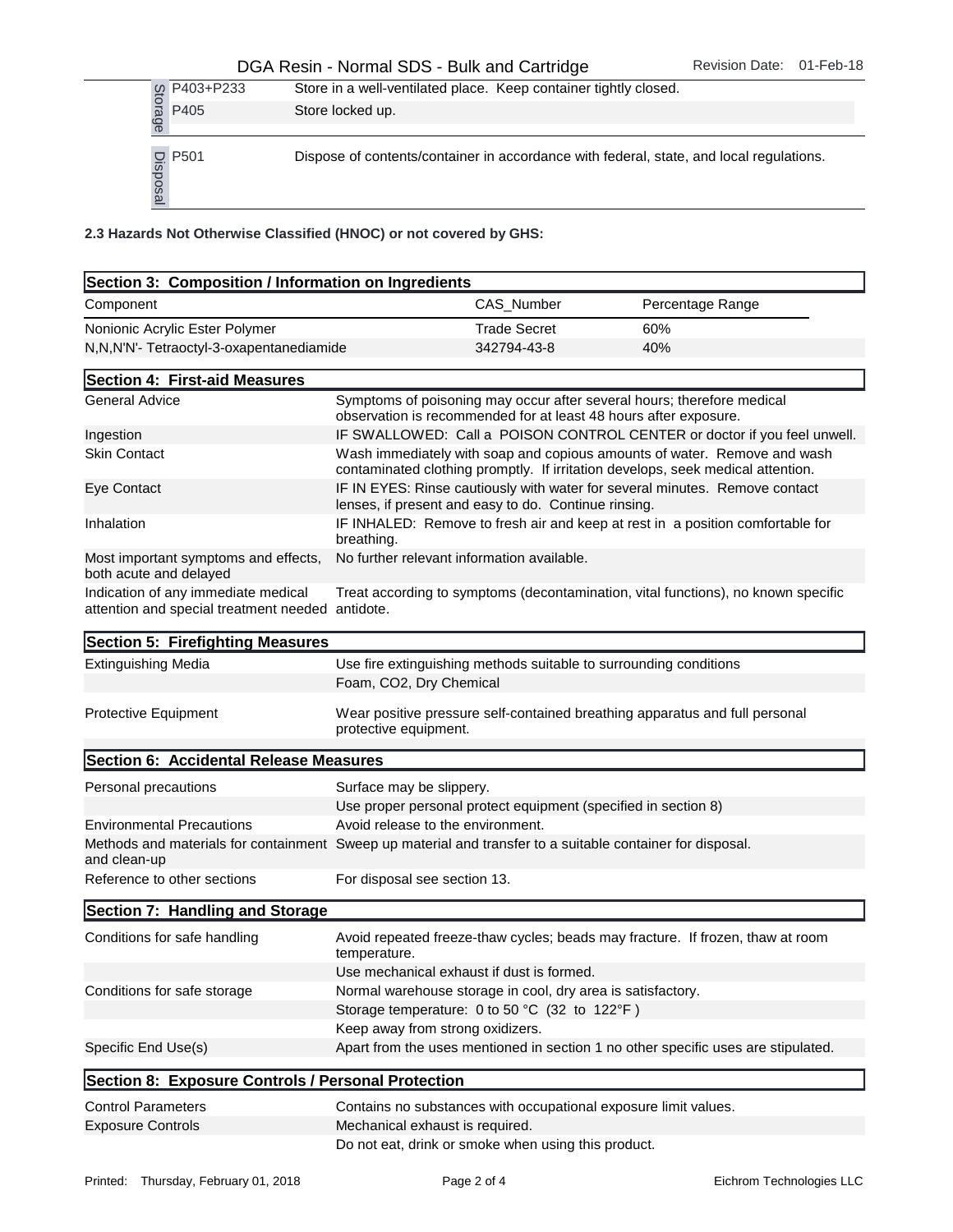|                        | Avoid contact with skin, eyes, and clothing. Wash hands before breaks and<br>immediately after handling the product. |
|------------------------|----------------------------------------------------------------------------------------------------------------------|
| Body protection        | Wear protective gloves, clothing, and eye protection.                                                                |
| Respiratory protection | Do not breathe dust.                                                                                                 |

| Section 9: Physical Properties                        |                    |                                                                                                           |                           |                 |  |
|-------------------------------------------------------|--------------------|-----------------------------------------------------------------------------------------------------------|---------------------------|-----------------|--|
| Information on basic physical and chemical properties |                    |                                                                                                           |                           |                 |  |
| Appearance:                                           | Powder             |                                                                                                           | <b>Explosion Limits</b>   | Not Established |  |
|                                                       |                    | White to Off-white, spherical beads (Upper/Lower):                                                        |                           |                 |  |
| Odor:                                                 | characteristic     |                                                                                                           | Flash Point:              | Not Established |  |
| Odor Threshold:                                       | Not Established    |                                                                                                           | Flammability:             | Not Established |  |
| pH:                                                   | Not Relevant       |                                                                                                           | Autolgnition Temperature: | 427 $\degree$ C |  |
| <b>Melting Point:</b>                                 | Not Established    |                                                                                                           | Decomposition             | Not Established |  |
| <b>Boiling Point:</b>                                 | Not Established    |                                                                                                           | Temperature               |                 |  |
| <b>Relative Density:</b>                              | 0.38 g/mL at 25°C  |                                                                                                           | VaporPressure:            | Not Established |  |
| Solubility:                                           | Insoluble in water |                                                                                                           | VaporDensity:             | Not Established |  |
| <b>Partition Coefficient:</b>                         | Not Established    |                                                                                                           | <b>Evaporation Rate:</b>  | Not Established |  |
| Viscosity:                                            | Not Applicable     |                                                                                                           |                           |                 |  |
| Section 10: Stability and Reactivity                  |                    |                                                                                                           |                           |                 |  |
| Reactivity                                            |                    | No hazardous reactions if stored and handled as indicated.                                                |                           |                 |  |
| <b>Chemical Stability</b>                             |                    | Stable under normal handling and storage conditions.                                                      |                           |                 |  |
| <b>Hazardous Reactions</b>                            |                    | No hazardous reactions are expected in normal laboratory use. Hazardous<br>polymerization will not occur. |                           |                 |  |
| <b>Conditions to Avoid</b>                            |                    | No relevant information available.                                                                        |                           |                 |  |
| Materials to Avoid                                    |                    | Contact with strong oxidizers will degrade material.                                                      |                           |                 |  |
| Hazardous decomposition Products                      |                    | Possible combustion products include carbon monoxide, carbon dioxide, and<br>nitrogen oxides.             |                           |                 |  |

## Section 11: Toxicology Information

|                                                          | The product has not been tested. The statements on toxicology have been derived<br>from the properties of the individual components. |                          |  |
|----------------------------------------------------------|--------------------------------------------------------------------------------------------------------------------------------------|--------------------------|--|
| <b>Acute Toxicity</b>                                    |                                                                                                                                      |                          |  |
| Oral Effects<br>Polymer, Oral LD50 $>$ 5,000 mg/kg (rat) |                                                                                                                                      |                          |  |
|                                                          | Extractant, Oral LD50 has not been determined.                                                                                       |                          |  |
| <b>Inhalation Effects</b>                                | No data available.                                                                                                                   |                          |  |
| <b>Dermal Effects</b>                                    | Polymer, Dermal LD50 > 5,000 mg/kg (rabbit)                                                                                          |                          |  |
|                                                          | Extractant, Dermal LD50 has not been determined.                                                                                     |                          |  |
|                                                          |                                                                                                                                      |                          |  |
| Skin corrosion/irritation                                |                                                                                                                                      |                          |  |
|                                                          | No test data available. Slight irritation expected.                                                                                  |                          |  |
| Serious eye damage/irritation                            |                                                                                                                                      |                          |  |
|                                                          | No test data available. Slight irritation expected.                                                                                  |                          |  |
| Respiratory or skin sensitization                        |                                                                                                                                      |                          |  |
|                                                          | No data available regarding respiratory or skin sensitization effects of this product.                                               |                          |  |
| Germ Cell Mutagenicity                                   |                                                                                                                                      |                          |  |
|                                                          | No data available regarding mutagenic effects of this product.                                                                       |                          |  |
| Carcinogenicity                                          |                                                                                                                                      |                          |  |
|                                                          | No specific data available. Minimize direct exposure to material.                                                                    |                          |  |
| <b>Reproductive Toxicity</b>                             |                                                                                                                                      |                          |  |
|                                                          | No data available regarding reproductive effects of this product.                                                                    |                          |  |
| Specific Target Organ Toxicity                           |                                                                                                                                      |                          |  |
| Single Exposure                                          | No data available regarding specific target organ toxicity single exposure.                                                          |                          |  |
| <b>Repeated Exposure</b>                                 | No data available regarding specific target organ toxicity repeated exposure.                                                        |                          |  |
| <b>Aspiration Hazard</b>                                 |                                                                                                                                      |                          |  |
| Printed: Thursday, February 01, 2018                     | Page 3 of 4                                                                                                                          | Eichrom Technologies LLC |  |